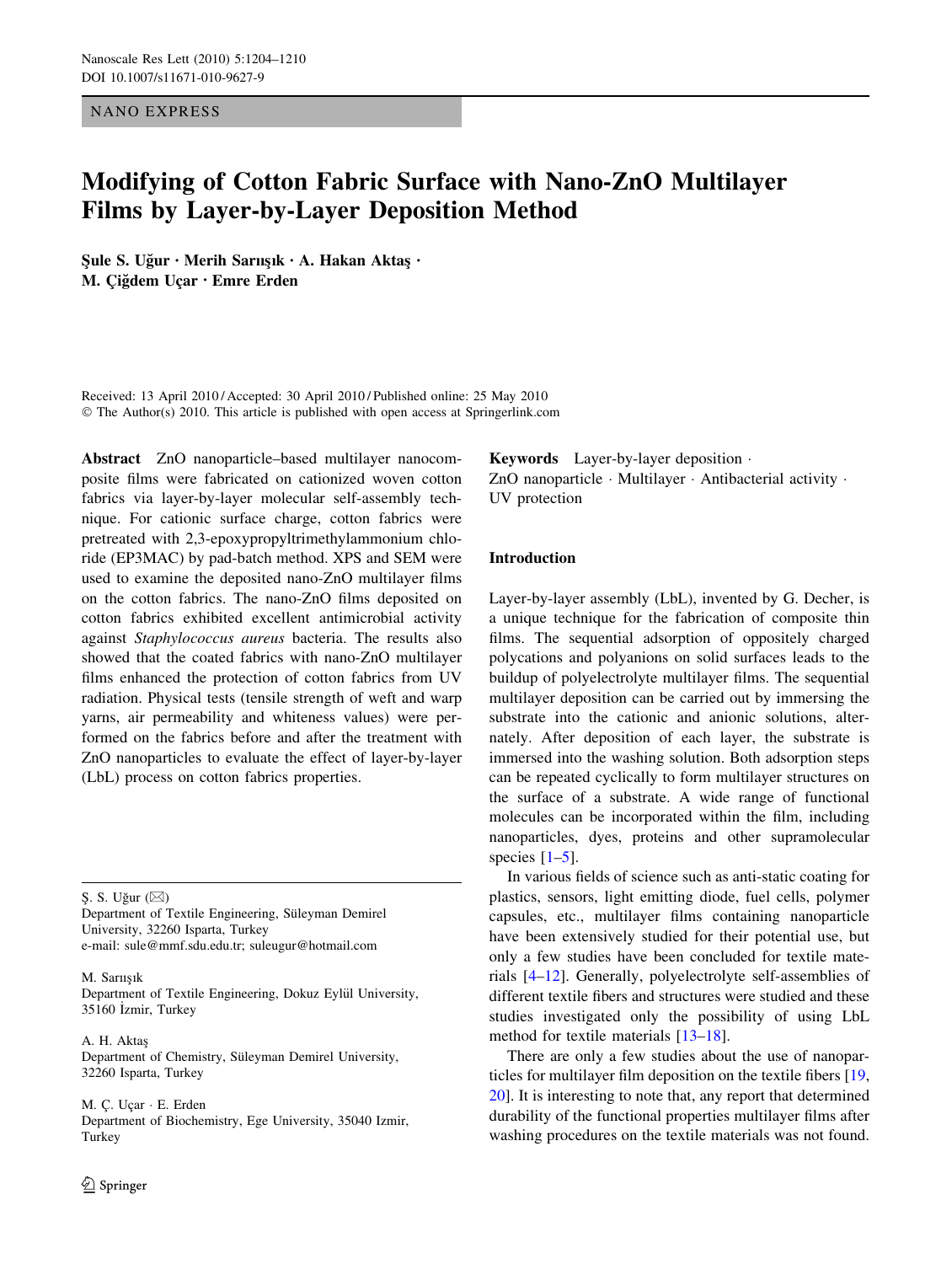The LbL process has initiated the easy preparation of nanocomposite textile fibers to be used in the manufacture of functional textiles for protective clothing. The LbL technique provides opportunity to improve the surface properties of textile fibers by depositing nanolayers of polyelectrolytes, charged nanoparticles and non-reactive dyes in a controlled manner.

Zinc oxide nanoparticles are widely used in different areas such as sunscreens, coatings and paints because of its high UV absorption efficiency and strong antibacterial activities on a broad spectrum of bacteria [\[21](#page-6-0)]. ZnO nanoparticles are an attractive semiconductor which provides widespread potential applications. For this purpose, the synthesis of different shape and size of ZnO structures (such as ZnO nanoparticles, ZnO nanoarrays, hollow ZnO microspheres, hexagonal ZnO architectures, etc.) has gained much attention [[22–26\]](#page-6-0).

The application of nano-particles to textile materials is the primary object of several studies aimed at producing functional textiles. There are a few methods in the literature that describe the coating of fabrics with ZnO nanoparticles, for example, the pad-dry-cure method, radiation, thermal and chemical treatments. Since these techniques generally require several stages, extra chemical compositions or a stabilizer agent, a new method must be considered for nano-ZnO treatments onto textile materials [\[27–30](#page-6-0)].

In the present study, an attempt was made to improve functional cotton fabrics by the deposition of multilayer films containing ZnO nanoparticle. Cationic cotton fabrics were prepared through cationization process. Scanning electron microscopy (SEM) and X-ray photoelectron spectroscopy (XPS) measurements were performed to verify the presence of the deposited nanolayers. Antibacterial activity against Staphylococcus aureus bacteria and UV protective properties of the fabrics due to the character of the deposited ZnO nanolayers were also tested. Air permeability, whiteness values and tensile strength analyses were performed to examine LbL process efficacy on the cotton fabric properties. In addition, the durability of antibacterial properties was analyzed after 10 and 20 washing  $(40^{\circ}$ C and 30 min) cycles.

#### Experimental

## Materials

Zinc oxide nanoparticles (particle size  $\lt 100$  nm, surface area  $15-25 \text{ m}^2\text{/g}$ ) were purchased from Aldrich and used for multilayer film composition as mentioned below. Nanoparticle suspension was prepared at 40 W for 1 h by Sonics Vibra-Cell Ultrasonic Homogenizer. The concentration of suspension was adjusted to 0.1 wt%. The isoelectric point of ZnO is at pH 8.6 [[31](#page-6-0)]. The pH of ZnO nanoparticle suspension was adjusted to 3 and 11 by using HCl and NaOH, respectively.

Mercerized and bleached 100% cotton woven fabric (the fabric parameters are plain weave, 138,84  $g/m^2$ , 56 ends/ cm, 31 picks/cm, 50/1 yarn count) was used as substrate for the LBL process. The fabric was cut into  $\sim$  18  $\times$  25 cm pieces before cationization process.

## Cationization Process

To generate cationic sites on the surface of cotton fibers, cationization process was used [\[32](#page-6-0)]. Cationic cotton fabric was prepared by using 2,3-epoxypropyl trimethylammonium chloride (EP3MAC). EP3MAC was prepared in aqueous solution by reacting 3-chloro-2-hydroxy propyl trimethyl ammonium chloride (CHP3MAC) with NaOH. As EP3MAC reacts with the hydroxyl groups of cellulose, cationic charges on the surface of the sample were created. CHP3MAC (65%) and NaOH crystals were obtained from Aldrich. In 200 ml of deionized water, 100 g of CHP3MAC and 45.5 g of NaOH were added. This solution was pad applied to the cotton specimens at 100% wet pickup, and fabric samples were kept for 24 h at ambient conditions (20 $\degree$ C and % 65 RH) in Ziploc bags. Cationized cotton fabrics were dried in a commercial dryer at  $60^{\circ}$ C. Random samples which were cut from the fabrics were dyed with anionic dyes to ensure that the cationization process had formed.

#### Nano-ZnO Multilayer Film Formation

For multilayer deposition process, polypropylene transport trays (20 cm  $\times$  30 cm) were used. In the deposition process, the positively charged cotton fabrics were immersed into the sequential solutions alternately for 5-min periods: (a) anionic ZnO colloid solution (b) deionized water, (c) cationic ZnO colloid solution, (d) deionized water. This deposition cycle was considered as one cycle depositing 2 layers and repeated until 10 and 16 multilayer ZnO films were deposited on cotton fibers. Multilayer film deposited on cotton fabrics was dried at  $60^{\circ}$ C and cured at 130 $^{\circ}$ C for 3 min.

# Characterization

# X-ray Photoelectron Spectroscopy (XPS) Measurements

XPS measurements were conducted by using a SPECS spectrometer with an Mg source and a spherical mirror analyzer working in spectrum mode. The total pressure in the main vacuum chamber during analysis was typically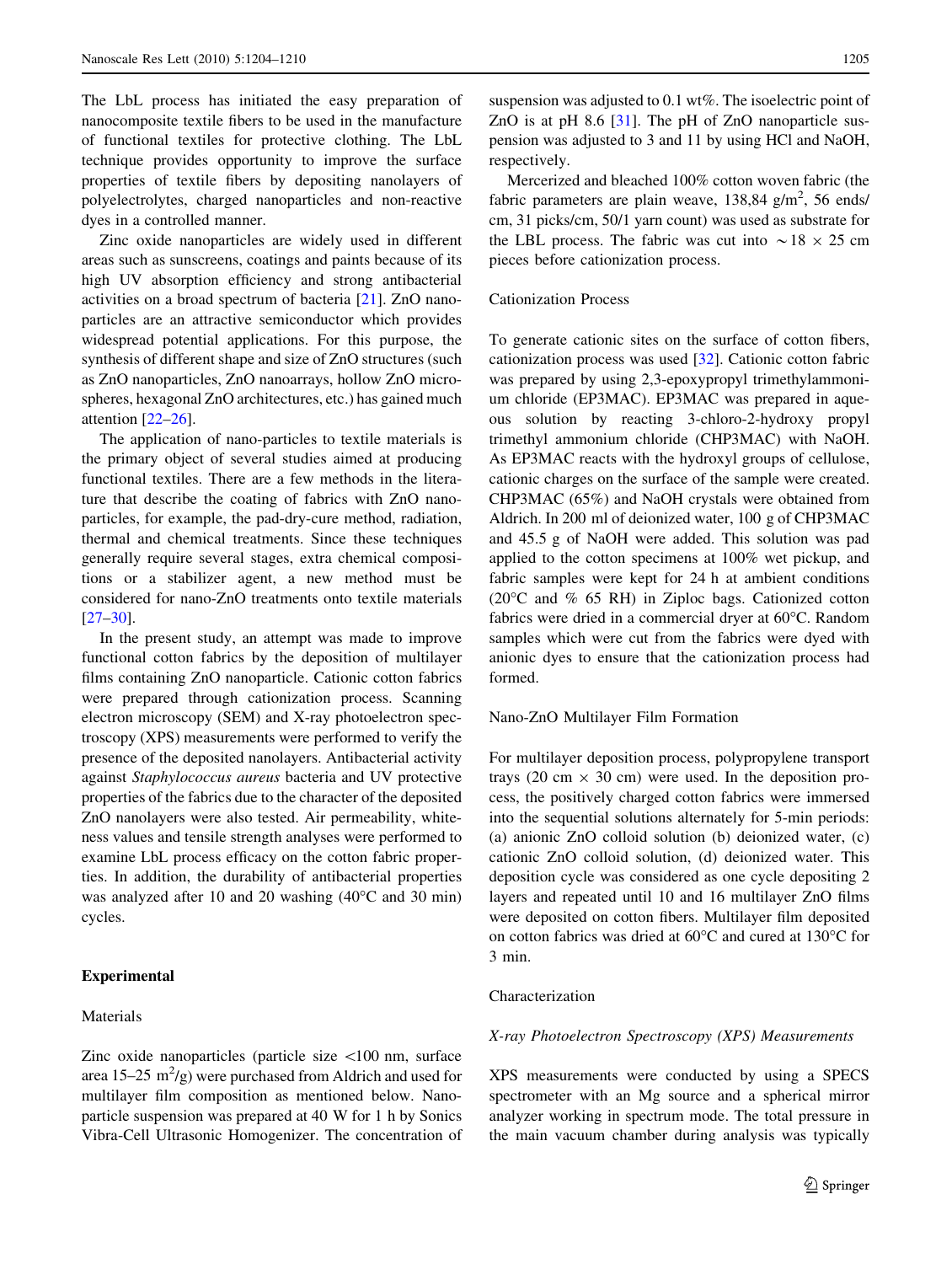$4 \times 10^{-7}$  Torr. The chemical elements present on the samples were identified from survey spectra. The survey scans started at 1,100 eV and ended at 0.80 eV taking 0.40 eV steps with a dwell time of 0.30 ms. High-resolution scans were performed around peaks of interest.

## Scanning Electron Microscopy (SEM)

QUANTA 400F Field Emission high-resolution scanning electron microscope (SEM) was used to examine the surfaces of woven cotton samples at an acceleration voltage of 10 kV. The cotton fabric samples were coated with 10 nm Au/Pd prior to SEM observation.

#### Air Permeability Measurement

Tex Test Instruments FX 3300 Air Permeability Tester III instrument was used to obtain the air permeability values of the untreated and nano-ZnO film–deposited cotton fabrics at 100 Pa pressure according to EN ISO 9237 Standard.

# Whiteness Value Measurement

Minolta 3600d spectrophotometer was used to obtain the whiteness values of the untreated, cationized and nano-ZnO film–deposited cotton fabrics as Stensby index with using D 65 light sources.

## Tensile Strength Measurement

The mechanical tests were performed on a Lloyd LR5K Plus electronic tensile strength machine according to EN ISO 2062 Standard. The breaking strength and elongation of warp and weft yarns at fracture were tested. Twenty samples were used for each test, and the test results were evaluated with SPSS 16.0 statistical analysis program.

# Antibacterial Activity Measurement

ISO 20645 Textile Fabrics-Determination of Antibacterial Activity-Agar Diffusion Plate Test Method was used to obtain antibacterial activity of the multilayer film–deposited cotton fabrics against Staphylococcus aureus (Gram positive) bacteria.

#### UV Penetration and Protection Measurement

The ability of a fabric to block UV light is given by the ultraviolet protection factor (UPF) value. UV Penetration and Protection Measurement Systems, Camspec M350 UV/ visible Spectrophotometer (SDL/ATLAS) were used to obtain mean UV-A, mean UV-B and mean UPF values of the multilayer film–deposited cotton fabrics according to Australian/New Zealand Standard AS/NZS 4399:1996.

## Washing Procedure

Antibacterial activities of nano-ZnO film–deposited cotton fabrics were analyzed after LbL process. To determine the durability of the antibacterial property, cotton fabric samples were washed 10 and 20 times at  $40^{\circ}$ C for 30 min with laboratory type washing machine Gyrowash. The multilayered fabric samples were subjected to laundering according to EN ISO 20105-C01 standard test method, and AATCC standard detergent without optical brighteners was used throughout the laundering cycles.

# Results and Discussion

X-ray photoelectron spectroscopy was used to examine the surface chemical state analysis in the assembly process of nano-ZnO nanoparticle film onto the woven cotton fabrics. A survey scan XPS spectrum of cationized woven cotton fabric is shown in Fig. 1. As expected, distinctive peaks at 283.95, 399.6 and 530.11 eV indicate the presence of carbon, nitrogen and oxygen, respectively. Figure [2](#page-3-0) shows a survey scan XPS spectrum of 10 and 16 multilayer ZnO nanoparticle film deposited on cationized cotton fabrics. Distinctive peaks at 283.95, 530.11 and 1,033.7 eV indicate the presence of carbon, oxygen and zinc, respectively. With LbL deposition process, the Zinc peak shows increase in intensity with increase in layer number.

To evaluate the elemental contents of the cationized, 10 and 16 multilayer film–deposited fabrics, XPS-% elemental analysis was performed and obtained results are shown in Table [1](#page-3-0). During the cationization process, a trace amount (0.8%) of nitrogen was generated in the cationized samples. Zinc amount is found as 17.7 and 18.8% for 10 and 16 multilayer ZnO nanoparticle film–deposited cationized cotton fabrics, respectively. Oxygen is mainly originated by the OH groups in the surface of the cotton fabric; but with nano-ZnO film deposition, the percentage of oxygen is expected to decline in the ten multilayered fabrics due to the attachment of ZnO nanoparticles with OH groups of



Fig. 1 XPS spectra of cationically charged woven cotton fabric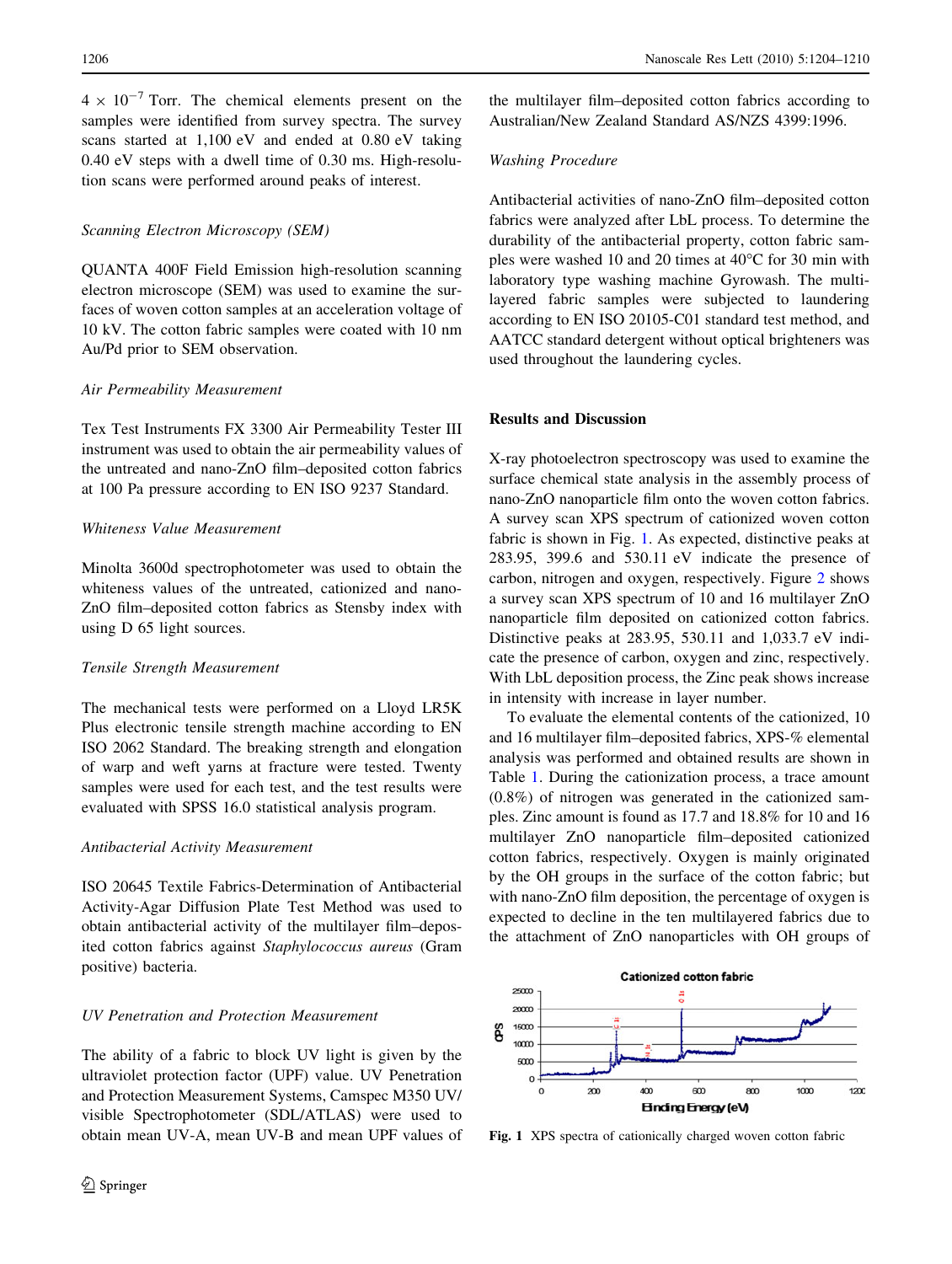<span id="page-3-0"></span>

Fig. 2 XPS spectra of 10 and 16 multilayer films of nano-ZnO deposited on cationically charged woven cotton fabric

cellulose. In 16 multilayered fabrics, oxygen content is expected to increase with the increase in ZnO content because of the oxygen element coming from the ZnO nanoparticles.

To verify the presence of the nano-ZnO–deposited nanolayers on cationized cotton fabrics, SEM was used. Figure  $3$  illustrates 20 and 100  $\mu$ m SEM micrographs of 10 and 16 multilayer ZnO nanoparticle film–deposited cationized cotton fabrics. The surface of the cotton fibers appears to be covered by ZnO nanoparticle solutions and rough surface were obtained in both conditions. Since ZnO nanoparticles were dissolved during the pH calibration (at pH 3 with HCl) of the suspensions for LbL deposition process, the crystalline phase of ZnO was changed in the resultant ZnO film–deposited cotton fibers. Before the layer-by-layer deposition process, nanoparticle solutions were prepared. For cationic ZnO solution the pH value was adjusted to 3 and at this pH value with HCl, ZnO nanoparticles were dissolved. Because of this reason, in multilayered films, due to cationic ZnO nanoparticle dispersion was deposited on the top of the film, ZnO nanoparticles were not observed in the SEM micrographs in the crystalline form clearly.

To evaluate the LbL process efficacy on fabric properties, air permeability and whiteness values according to Stensby index of the untreated and multilayer–deposited fabrics were determined and results are shown in Table [2.](#page-4-0)

Air permeability tests showed that with increase in layer number, the air permeability values of the fabric decreases approximately by 11 and 33.5% for 10 and 16 nano-ZnO multilayer film–deposited cotton fabrics. These results verified the presence of the deposited layers on the cotton fiber. Similarly, whiteness values of the fabrics decreases as the number of layers increases. Nevertheless, the decreasing of the whiteness values will not cause to change yellowing of the fabric surface within reason.

Since the fabric tensile properties can be greatly affected by pH values of solution changes during the LbL process alternate dipping procedures, twenty weft and warp yarns received from the fabrics were selected for tensile test. Table [3](#page-4-0) shows the tensile strength results of weft and warp yarns received from the untreated, cationized, 10 and 16 nano-ZnO multilayer films–deposited fabrics. Statistically significant difference was not found on the tensile strength values after LbL process. According to these results, it can be concluded that the nano-ZnO multilayer film deposition with LbL process of the cotton fabrics did not cause any significant damage to the structure of the yarns.

Antibacterial tests against Staphylococcus aureus bacteria were performed, and antibacterial activity was demonstrated for both multilayer film–deposited fabrics. Cotton fabrics deposited with 10 and 16 layers of ZnO nanoparticle films were dipped in a bacteria containing solution by following ISO 20645 test method. Figure [4](#page-5-0) presents antimicrobial activity test results of untreated, 10 and 16 layers ZnO nanoparticle film–deposited cotton fabrics. Nano-ZnO 10 and 16 multilayer film–deposited cotton fabrics showed 1.5-cm and 1.8-cm inhibition zone, respectively. The antibacterial activity test results clearly demonstrate that higher ZnO nanoparticles content with the increase in layer numbers leads to higher antibacterial activity.

Figure [5](#page-5-0) represents antibacterial activity test results of 10 and 20 times washed 10 and 16 nano-ZnO multilayer films–deposited cotton fabrics. After washing cycles, it was observed that the antibacterial activities of fabrics decreased. After 10 washing cycles, nano-ZnO 10 and 16 multilayer films deposited on cotton fabrics showed 1.2-cm and 1.3-cm inhibition zones, respectively. After 20 washing cycles, nano-ZnO 10 and 16 multilayer films–deposited cotton fabrics showed contact zones.

Table 1 Percentage of elemental contents of cationized cotton fabric, cotton fabrics deposited with 10 and 16 multilayer nano-ZnO films

|                   | % Elemental contents |              |                |             |             |  |
|-------------------|----------------------|--------------|----------------|-------------|-------------|--|
|                   | Carbon $(C)$         | Oxygen $(O)$ | Nitrogen $(N)$ | $Clor$ (Cl) | Zinc $(Zn)$ |  |
| Cationized cotton | 60.4                 | 36.0         | 0.8            | 2.8         | -           |  |
| ZnO/ZnO 10 layer  | 58.3                 | 24.0         | -              | -           | 17.7        |  |
| ZnO/ZnO 16 layer  | 40.9                 | 39.5         | -              | 0.7         | 18.8        |  |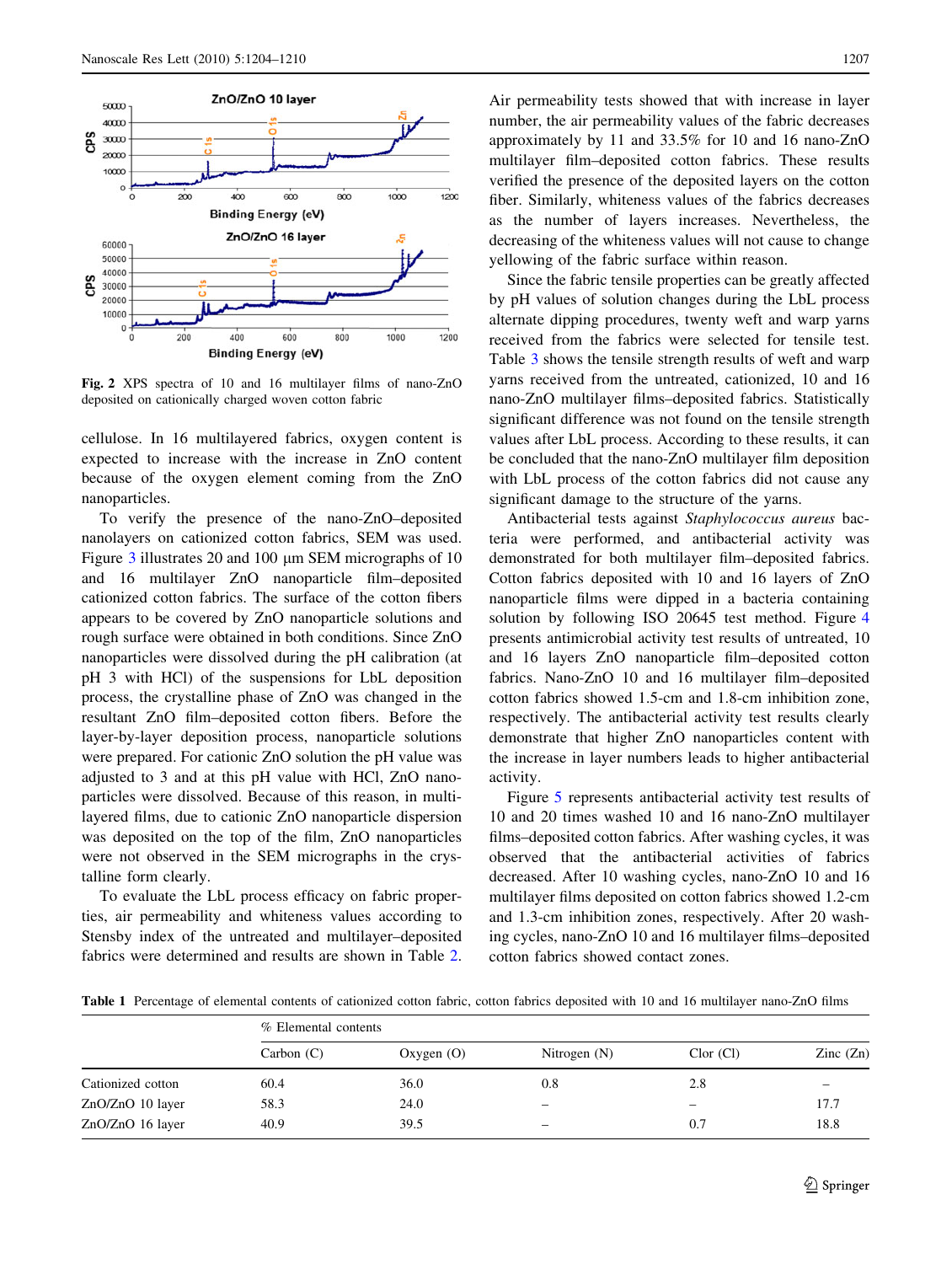<span id="page-4-0"></span>Fig. 3 SEM images of cationized cotton fabrics deposited with ZnO/ZnO 10 layer ( $a$  100  $\mu$ m micrograph and b 20 lm micrograph) and ZnO/ ZnO 16 layer ( $c$  100  $\mu$ m micrograph and  $d$  20  $\mu$ m micrograph) films



Table 2 Air permeability and Whiteness values of untreated cotton fabric, cotton fabrics deposited with 10 and 16 multilayer nano-ZnO films

|                  | Air permeability $(l/m^2/s)$ | Whiteness value<br>(Stensby, D65) |
|------------------|------------------------------|-----------------------------------|
| Untreated Fabric | 56.68                        | 85.549                            |
| ZnO/ZnO 10 layer | 44.7                         | 83.056                            |
| ZnO/ZnO 16 layer | 37.66                        | 80.610                            |

Table 3 Yarn tensile strength of untreated cotton fabric, cotton fabrics deposited with 10 and 16 multilayer nano-ZnO films

| Yarn tensile strength |                         |      | Mean Standard deviation | Sig.  |
|-----------------------|-------------------------|------|-------------------------|-------|
| Weft Yarn             | Untreated Fabric        | 4.12 | 0.87                    | 0.835 |
|                       | Cationized Fabric       | 4.22 | 0.62                    |       |
|                       | $ZnO/ZnO$ 10 layer      | 4.30 | 0.37                    |       |
|                       | $ZnO/ZnO$ 16 layer      | 4.22 | 0.48                    |       |
| Warp Yarn             | Untreated Fabric        | 5.05 | 0.68                    | 0.116 |
|                       | Cationized Fabric 4.58  |      | 0.66                    |       |
|                       | $ZnO/ZnO$ 10 layer      | 4.90 | 0.54                    |       |
|                       | $ZnO/ZnO$ 16 layer 4.82 |      | 0.59                    |       |

Means are statistically significantly different at sig.  $\lt$  0.05 in the tensile strength between the untreated and treated yarns

Table [4](#page-5-0) shows that the values of percent blockings of UV-A (315–400 nm) and UV-B (280–315 nm) regions are 30.7 and 22.3% for the untreated fabric, 19.47 and 11.2% for 10 nano-ZnO multilayer film–deposited fabric and 14.7 and 7.3% for 16 nano-ZnO multilayer film–deposited fabrics. From this data, it can be seen that the nano-ZnO multilayer film–deposited cotton fabrics showed efficient blocking of UV radiation in both regions. It can be concluded that the presence of higher amount of nano-ZnO has led to the higher absorption of UV rays in both regions as the deposited layer numbers are increased on fabrics.

The UPF factor for the untreated cotton fabric is obtained to be 4.16; while it is 8 and 12.3 for 10 and 16 nano-ZnO multilayer film–deposited fabrics, respectively. About two and threefold increase in UPF factor has been obtained with nano-ZnO multilayer film deposition in comparison with the untreated fabric. In the case of nano-ZnO multilayer film–deposited fabrics; the concentration of ZnO plays a crucial role in the enhanced efficiency of UV protection. Nano-ZnO enhanced the UV-blocking property due to the increased surface area and intense absorption in UV region. The higher concentration of nano-ZnO particles present in the fabric with the increase in the deposited layer numbers leads to enhanced absorption of UV rays providing better protection.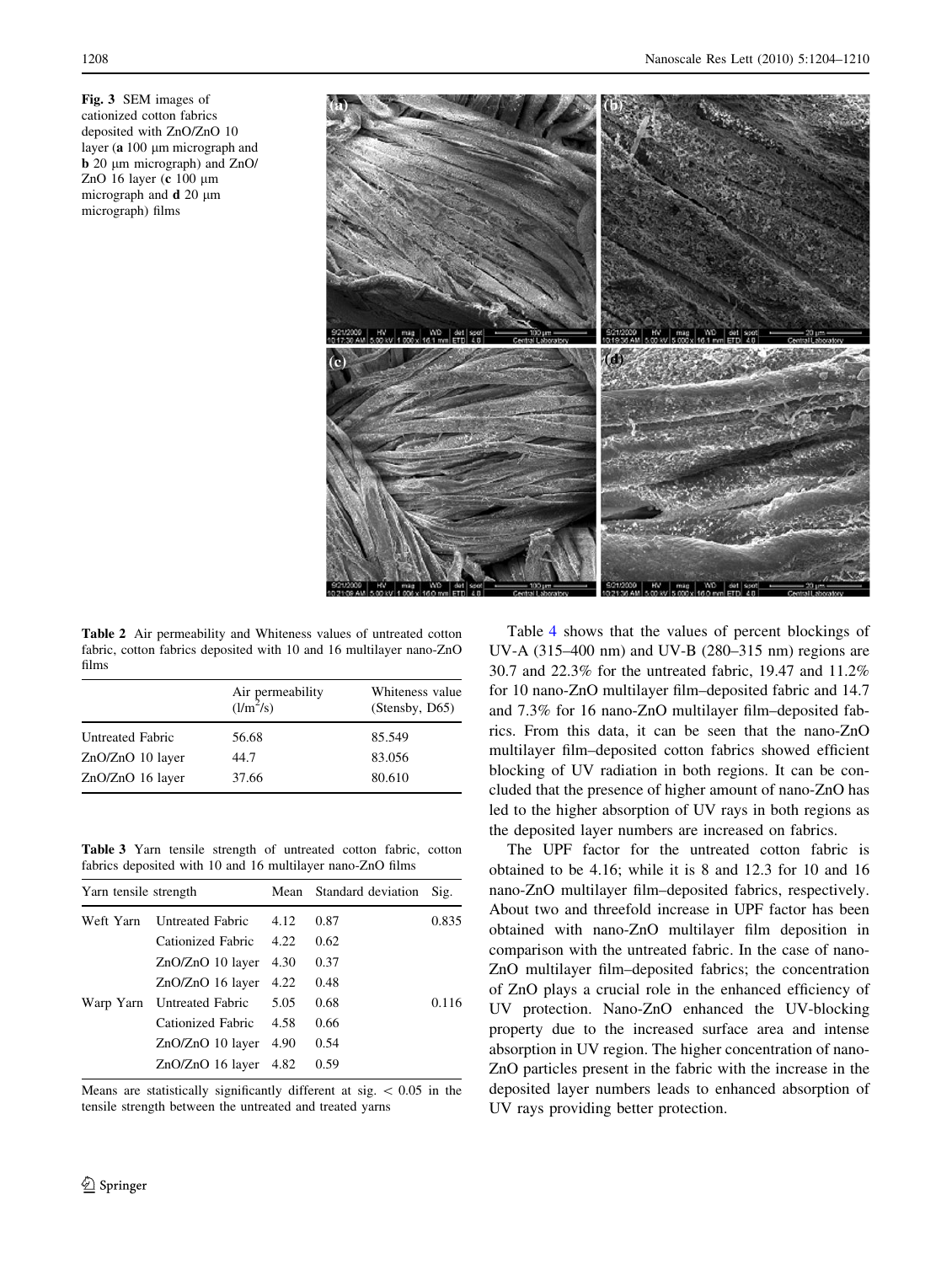$(a)$ 

Fig. 4 Antibacterial activity test results of a untreated, b 10 and c 16 nano-ZnO multilayer films–deposited fabrics

<span id="page-5-0"></span>

Fig. 5 Antibacterial activity test results of; a 10 layer nano-ZnO film, b 16 layer nano-ZnO film–deposited fabrics after 10 washing cycle and c 10 layer nano-ZnO film, d 16 layer nano-ZnO film–deposited fabrics after 20 washing cycle

|  |                                                      |  | <b>Table 4</b> UV transmission of nano-ZnO multilayer film deposited on |  |
|--|------------------------------------------------------|--|-------------------------------------------------------------------------|--|
|  | fabrics and untreated fabric for different UV ranges |  |                                                                         |  |

| UV<br>range      | Untreated<br>fabric | 10 nano-ZnO<br>multilayered fabric | 16 nano-ZnO<br>multilayered fabric |
|------------------|---------------------|------------------------------------|------------------------------------|
| Mean UV-A $30.7$ |                     | 19.47                              | 14.7                               |
| Mean UV-B        | 22.3                | 11.2                               | 7.3                                |
| Mean UPF         | 4.16                | 8                                  | 12.3                               |

## **Conclusions**

ZnO nanoparticles assembly for the multilayer film formation on the cotton fabrics were prepared by layer-bylayer deposition process. XPS and SEM analyses were employed to examine the nanocomposite multilayer films on the cotton fibers. The SEM micrograph results indicated a significant difference in the morphology of the fibers before and after the LbL deposition process. Elemental analysis showed that there is a linear relationship between the deposited numbers of layers and Zn content. LbL deposition process with ZnO nanoparticles does not considerable effects on the air permeability, whiteness value and tensile strength properties of cotton fabrics. It was clearly concluded that the nano-ZnO multilayer deposited on cotton fabrics showed excellent antibacterial activity against to Staphylococcus aureus bacteria. Cotton fabrics on which nano-ZnO multilayer films were deposited by LbL process were proved to have better UV protection property than the untreated fabric in addition to the efficient antibacterial activity. This work provides a novel and simple method for nano-ZnO nanocomposite film deposition on cotton fabrics and their application onto cotton fabrics to gain antibacterial and UV protection functions.

Acknowledgments This research work has been supported by research grants from Suleyman Demirel University Scientific Research Project 1814-D-09. We would like to acknowledge Department of Textile Engineering of Dokuz Eylul University for their technical support.

Open Access This article is distributed under the terms of the Creative Commons Attribution Noncommercial License which permits any noncommercial use, distribution, and reproduction in any medium, provided the original author(s) and source are credited.

#### References

- 1. G. Decher, Science 277, 1232 (1997)
- 2. P. Bertrand, A. Jonas, A. Laschewsky, R. Legras, Macromol. Rapid Commun. 21, 319 (2000)
- 3. Y. Lvov, K. Ariga, M. Onda, I. Ichinose, T. Kunitake, Langmuir 13, 6195 (1997)
- 4. Y. Lvov, R. Price, B. Gaber, I. Ichinose, Colloids Surf A Physicochem Eng Asp 198–200, 375 (2002)
- 5. R. Ou, J. Zhang, Y. Deng, A.J. Ragauskas, J. Appl. Polym. Sci. 102, 1987 (2007)
- 6. D. Lee, M.F. Rubner, R.E. Cohen, Nano Lett. 6, 2305 (2006)
- 7. X. Liu, J. Wang, J. Zhang, B. Liu, J. Zhou, S. Yang, Thin Solid Films 515, 7870 (2007)
- 8. N.E. Cant, H. Zhang, K. Critchley, T.A. Mykhalyk, G.R. Davies, S.D. Evans, J. Phys. Chem. B 107, 13557 (2003)
- 9. S. Takenaka, Y. Maehara, H. Imai, M. Yoshikawa, S. Shiratori, Thin Solid Films 438–439, 346 (2003)
- 10. D. Lee, D. Omolade, R.E. Cohen, M.F. Rubner, Chem. Mater. 19, 1427 (2007)
- 11. S.H. Kim, C.-J. Shin, S.-R. Keum, K. Koh, Dyes Pigm. 72, 378 (2007)